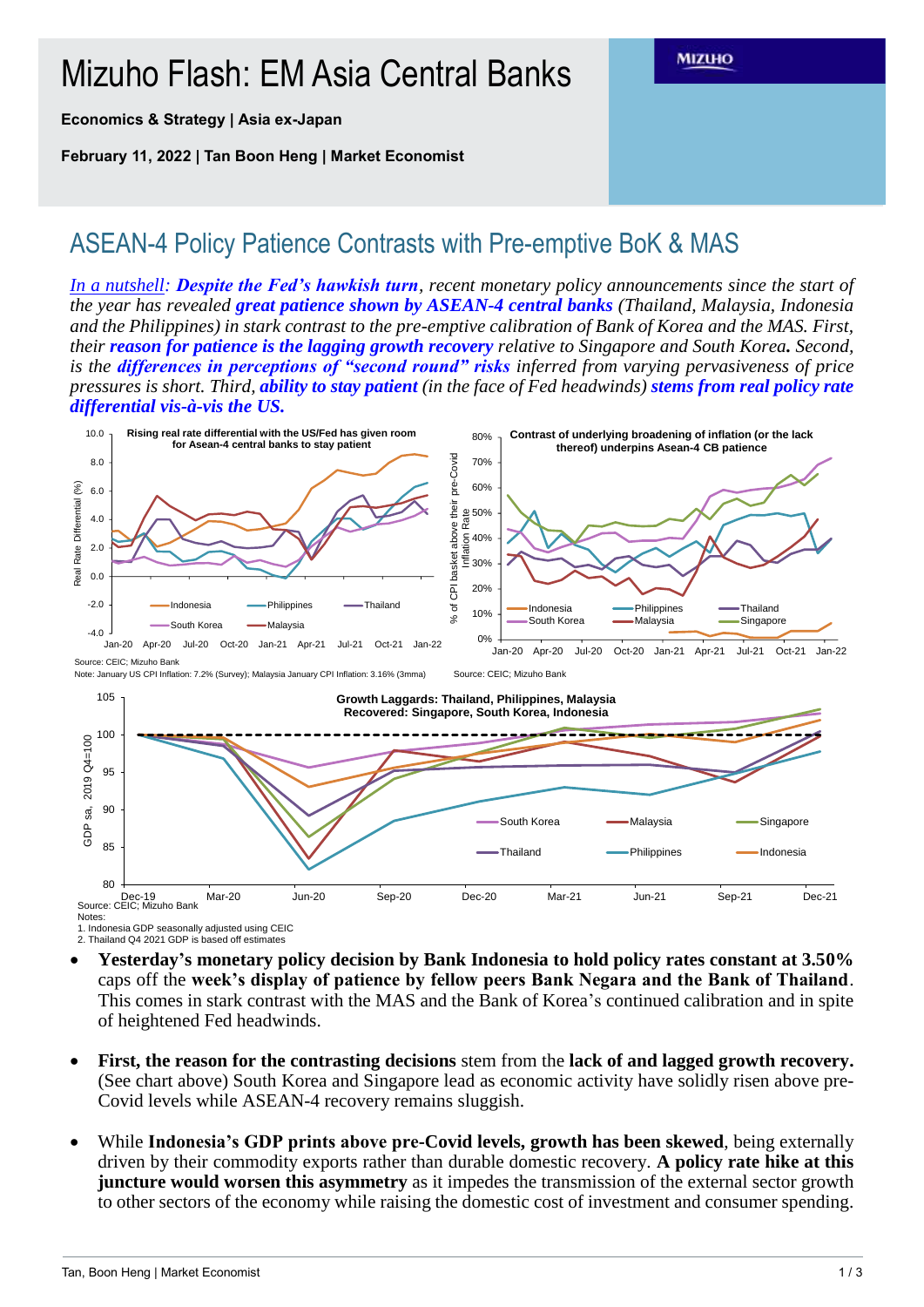- **Second, the contrast of underlying inflation components across countries is also evident.** Inflation in Korea and Singapore have broadened significantly while Asean-4 countries have lower than 50% of components displaying above Pre-Covid inflation rate. (See RHS chart) Without inflation threatening, the impetus for monetary policy decision shifts onto buying time for growth recovery.
- The current non-concern on the inflation front was iterated by BI's Governor Warijyo during today's press conference stating that **BI will begin assessing their response in Q3 this year to inflationary pressures which is likely to appear in 2023**.
- As examined previously in our [publication,](https://www.mizuhogroup.com/binaries/content/assets/pdf/singapore/macro/ad-hoc/chart/mizuho-cs_em-asia-cbs_220119.pdf) **exceptional inflation differentials of the US relative to Asean countries have buffered real interest rate differentials** and provides reprieve for ASEAN-4 central banks to remain patient on policy rate normalisation. (See LHS chart)
- However, this buffer may turn out to be a **false sense of security**. Regional central banks are certainly wary as a quick pivot in inflation combined with Fed hikes will erode these buffers. As such, the BI has signalled their desire for normalisation and awareness via supplemental adjustments such as their phased increase in reserve requirement. This serves to reduce the enlarged liquidity bases induced by the various pandemic related measures. (For in-depth look at RRR, see [Mizuho Chart Speak RR Hike](https://www.mizuhogroup.com/binaries/content/assets/pdf/singapore/macro/ad-hoc/chart/mizuho-cs_bi-rr-hike_220121.pdf)  [is Backstop, Not Bullet-Proofing, for Rupiah, 21 Jan 2022\)](https://www.mizuhogroup.com/binaries/content/assets/pdf/singapore/macro/ad-hoc/chart/mizuho-cs_bi-rr-hike_220121.pdf)
- All said, while **transition to policy normalisation cannot be deferred indefinitely**, ASEAN-4 central banks look set to **delay the move for a little longer** while the ability to do so allows. **The BSP also looks set to complete the unanimous policy hold within ASEAN-4 at their meeting next week.**